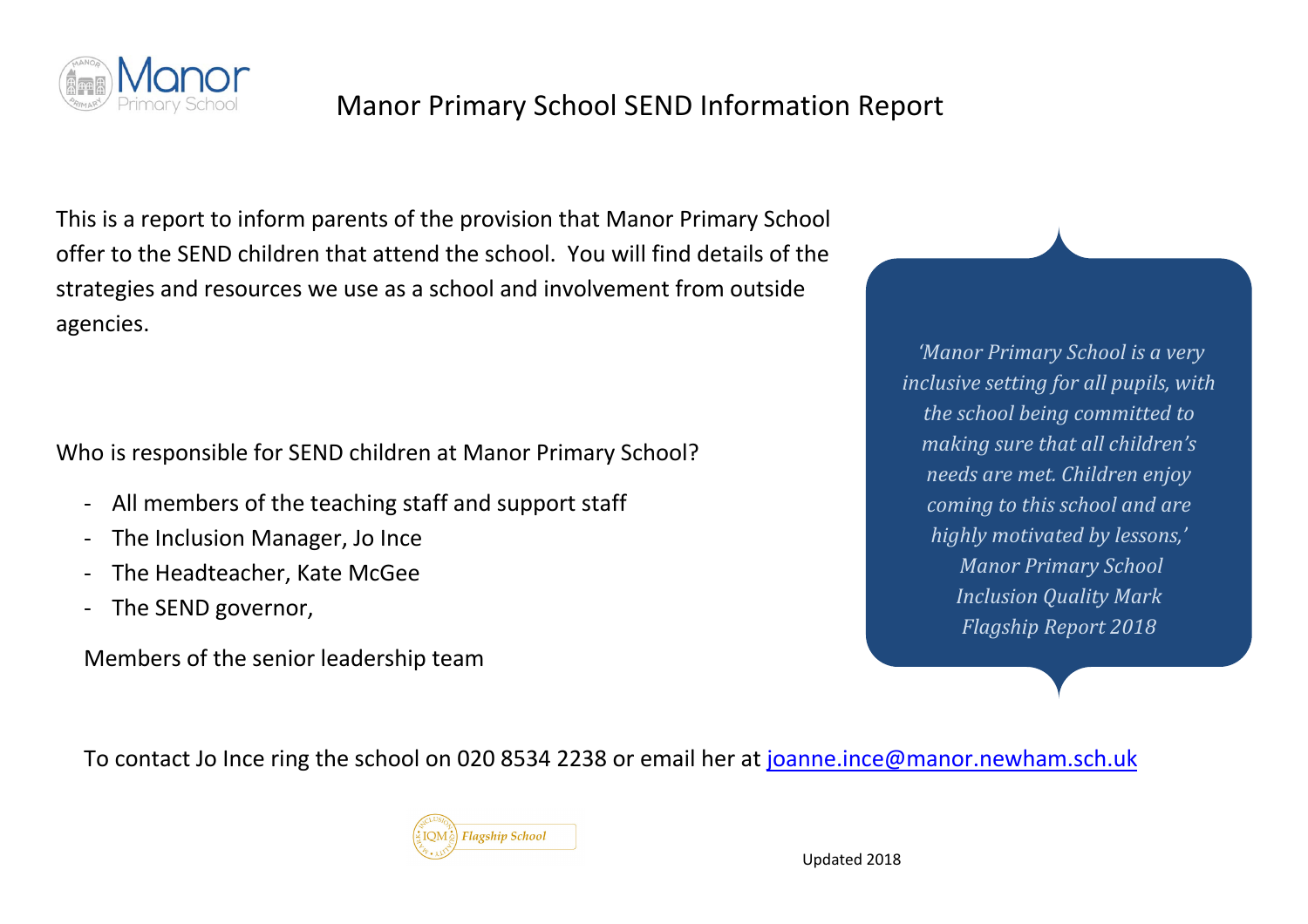

| Questions                                                                                                                               | <b>School Response</b>                                                                                                                                                                                                                                                                                                                                                                                                                                                                                                                                                                                                                                                                                                                                                                                                                                                                                                                                                                                                                                                                                                                                                                                      |
|-----------------------------------------------------------------------------------------------------------------------------------------|-------------------------------------------------------------------------------------------------------------------------------------------------------------------------------------------------------------------------------------------------------------------------------------------------------------------------------------------------------------------------------------------------------------------------------------------------------------------------------------------------------------------------------------------------------------------------------------------------------------------------------------------------------------------------------------------------------------------------------------------------------------------------------------------------------------------------------------------------------------------------------------------------------------------------------------------------------------------------------------------------------------------------------------------------------------------------------------------------------------------------------------------------------------------------------------------------------------|
| What kind of special educational needs are<br>provided for at Manor?                                                                    | We welcome all children at Manor regardless of their needs. We have a range of SEND pupils on role<br>including children with ASD and PMLD As we are a three storey Victorian school we do not have good<br>facilities for wheelchair users but are committed to make reasonable adjustments in order to welcome<br>pupils.                                                                                                                                                                                                                                                                                                                                                                                                                                                                                                                                                                                                                                                                                                                                                                                                                                                                                 |
| How does the school know if children need<br>extra help and what should I do if I think my<br>child may have special educational needs? | Special needs can be identified by staff, parents, outside agencies or by the pupil themselves. Usually<br>special needs are identified through parents'/ carers' views, or concerns from class teachers. We use our<br>ongoing assessments to identify any children that may have additional needs. We also use records and<br>information that is passed to the school from outside agencies                                                                                                                                                                                                                                                                                                                                                                                                                                                                                                                                                                                                                                                                                                                                                                                                              |
| How is the curriculum matched to pupils<br>needs?                                                                                       | At Manor we have an inclusive curriculum. All children will be planned for through reflective and<br>appropriate differentiation. Class teachers ensure that all pupils have work that is matched to their ability<br>and moves their learning on. We also have targeted interventions for pupils that may need extra support.<br>Pupils with higher needs have the curriculum tailored to their specific needs. In 2018 we are running an<br>inclusion class to help support children with significant needs in a social and stimulating environment.                                                                                                                                                                                                                                                                                                                                                                                                                                                                                                                                                                                                                                                      |
| How does the school know whether pupils are<br>making progress?                                                                         | All pupils are monitored and assessed which is an ongoing process. Our staff uses formative and summative<br>assessments to help them monitor the children's progress. Class teachers and the senior leadership team<br>keep updated record of the children's progress to check that children are making progress and also to target<br>any children that may need extra support. Throughout the year, class teachers have Pupil Progress<br>Meetings with the Senior Leadership Team to discuss the progress the children have made. At the beginning<br>of the year each pupil is given a target they are to reach by the end of the year. The class teachers also meet<br>with the Inclusion Manager to review the progress and needs of children that have extra or additional<br>needs. The subject leaders also monitor their subjects. Outside agencies will also review any programmes<br>that they have set for the children on a regular basis. The children are encouraged to track their own<br>progress through targets that they set for themselves as well as the ones set by the teachers. This leads to<br>conversations with their class teacher about the progress that they are making. |
| How are parents/ carers informed about how<br>their child is doing?                                                                     | Parents/ carers may be informed through informal conversations with the class teacher before or after<br>school or by telephone. We have a parents evening every term for the parent/carer to talk to the teacher.<br>We have an annual open day where the parents/carers are invited into school to see their child in their class<br>environment. Manor also has formal reports that go out twice a year to inform parents about their child's                                                                                                                                                                                                                                                                                                                                                                                                                                                                                                                                                                                                                                                                                                                                                            |

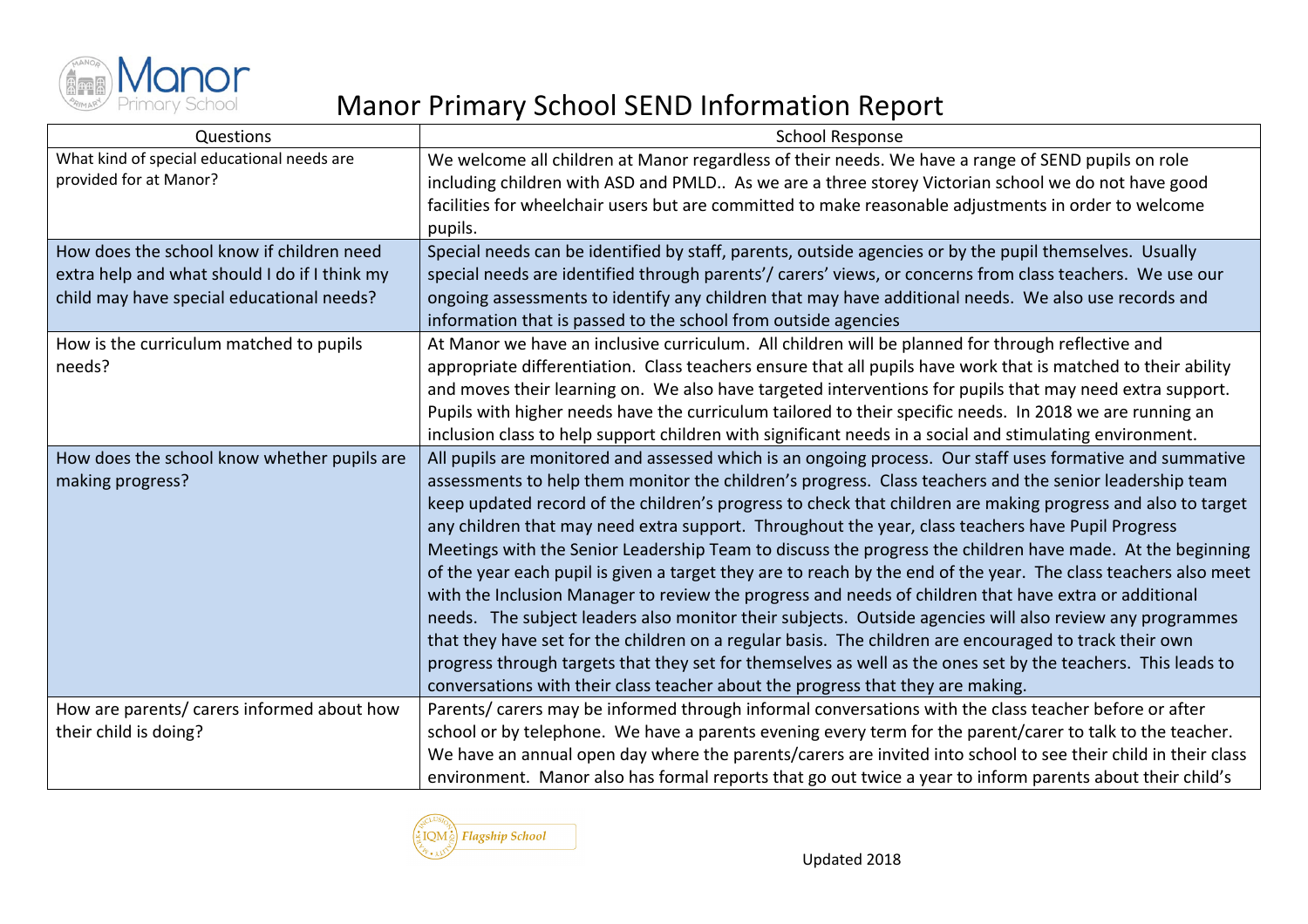

|                                                | learning and progress. As part of our behaviour management system we have certificates that go home<br>when a pupil has shown exceptional progress or effort over a day. Children with High Needs Funding or<br>Education, Health and Care Plans will have a child centred annual review with the Inclusion Manager, any<br>outside agencies involved with that child and the class teacher. Parents/carers will also get reports on<br>progress from outside agencies. Any child on the SEND register may have an Support Plan with targets that<br>are reviewed termly. |
|------------------------------------------------|---------------------------------------------------------------------------------------------------------------------------------------------------------------------------------------------------------------------------------------------------------------------------------------------------------------------------------------------------------------------------------------------------------------------------------------------------------------------------------------------------------------------------------------------------------------------------|
| How does the school help and prepare the       | Parent/carers are always welcome to talk to the Inclusion Manager, their child's class teacher or support                                                                                                                                                                                                                                                                                                                                                                                                                                                                 |
| parents/ carers of pupils with SEND to support | staff about what they can do at home. If they require more support at home then we can arrange referrals                                                                                                                                                                                                                                                                                                                                                                                                                                                                  |
| their child at home, according to their needs? | to various agencies. To do this they will need to speak to the Inclusion Manager. Parent/carers can receive                                                                                                                                                                                                                                                                                                                                                                                                                                                               |
|                                                | support from outside agencies that come into school to work with their child. The outside agencies will                                                                                                                                                                                                                                                                                                                                                                                                                                                                   |
|                                                | share techniques and strategies and talk through the programme/s that their child is receiving in school.                                                                                                                                                                                                                                                                                                                                                                                                                                                                 |
| What arrangements does the school make to      | For the year 6 to year 7 transition the Inclusion Manager and Deputy Headteacher meet staff from the local                                                                                                                                                                                                                                                                                                                                                                                                                                                                |
| support pupils transferring to or from another | secondary schools at the Newham Borough transition meeting. This meeting gives our staff a chance to sit                                                                                                                                                                                                                                                                                                                                                                                                                                                                  |
| school?                                        | down and talk about the SEND children and any other vulnerable children. For the High Needs Funded                                                                                                                                                                                                                                                                                                                                                                                                                                                                        |
|                                                | children their secondary school is identified in the year 5 annual reviews. When the child gets to year 6 they                                                                                                                                                                                                                                                                                                                                                                                                                                                            |
|                                                | then have the opportunity to have additional visits to their new school to help them learn about who will                                                                                                                                                                                                                                                                                                                                                                                                                                                                 |
|                                                | help them and how to get around the building. Any child with complex needs will have a transition                                                                                                                                                                                                                                                                                                                                                                                                                                                                         |
|                                                | programme tailored to their individual needs. For a child moving to Manor the family will have an                                                                                                                                                                                                                                                                                                                                                                                                                                                                         |
|                                                | admission meeting with the Child Welfare and Inclusion Officer. During the meeting the parent/carer will                                                                                                                                                                                                                                                                                                                                                                                                                                                                  |
|                                                | have the opportunity to talk about their child and any concerns they may have as well as a tour of the school                                                                                                                                                                                                                                                                                                                                                                                                                                                             |
|                                                | and an opportunity to meet staff. We will also work closely with the previous school to get background                                                                                                                                                                                                                                                                                                                                                                                                                                                                    |
|                                                | information about the child. In Newham we have other arrangements for transfers such as a managed move                                                                                                                                                                                                                                                                                                                                                                                                                                                                    |
|                                                | which would be individualised to the pupils needs.                                                                                                                                                                                                                                                                                                                                                                                                                                                                                                                        |
| How is support organized for pupils with       | This depends on the pupil's individual needs. Every pupil with additional needs will have an individual                                                                                                                                                                                                                                                                                                                                                                                                                                                                   |
| identified special educational needs?          | package suited to their needs. The support could range from in-school interventions, specialist programmes                                                                                                                                                                                                                                                                                                                                                                                                                                                                |
|                                                | from outside agencies to full time one-to-one support from an adult. The Inclusion Manager oversees the                                                                                                                                                                                                                                                                                                                                                                                                                                                                   |
|                                                | arrangements for these children.                                                                                                                                                                                                                                                                                                                                                                                                                                                                                                                                          |
| How are decisions made about how much          | Again this depends on the needs of the child. Each case will be different and according to their individual                                                                                                                                                                                                                                                                                                                                                                                                                                                               |
| support individual pupils receive?             | need. The usual route will be to respond to needs while ensuring that the child continues to develop                                                                                                                                                                                                                                                                                                                                                                                                                                                                      |

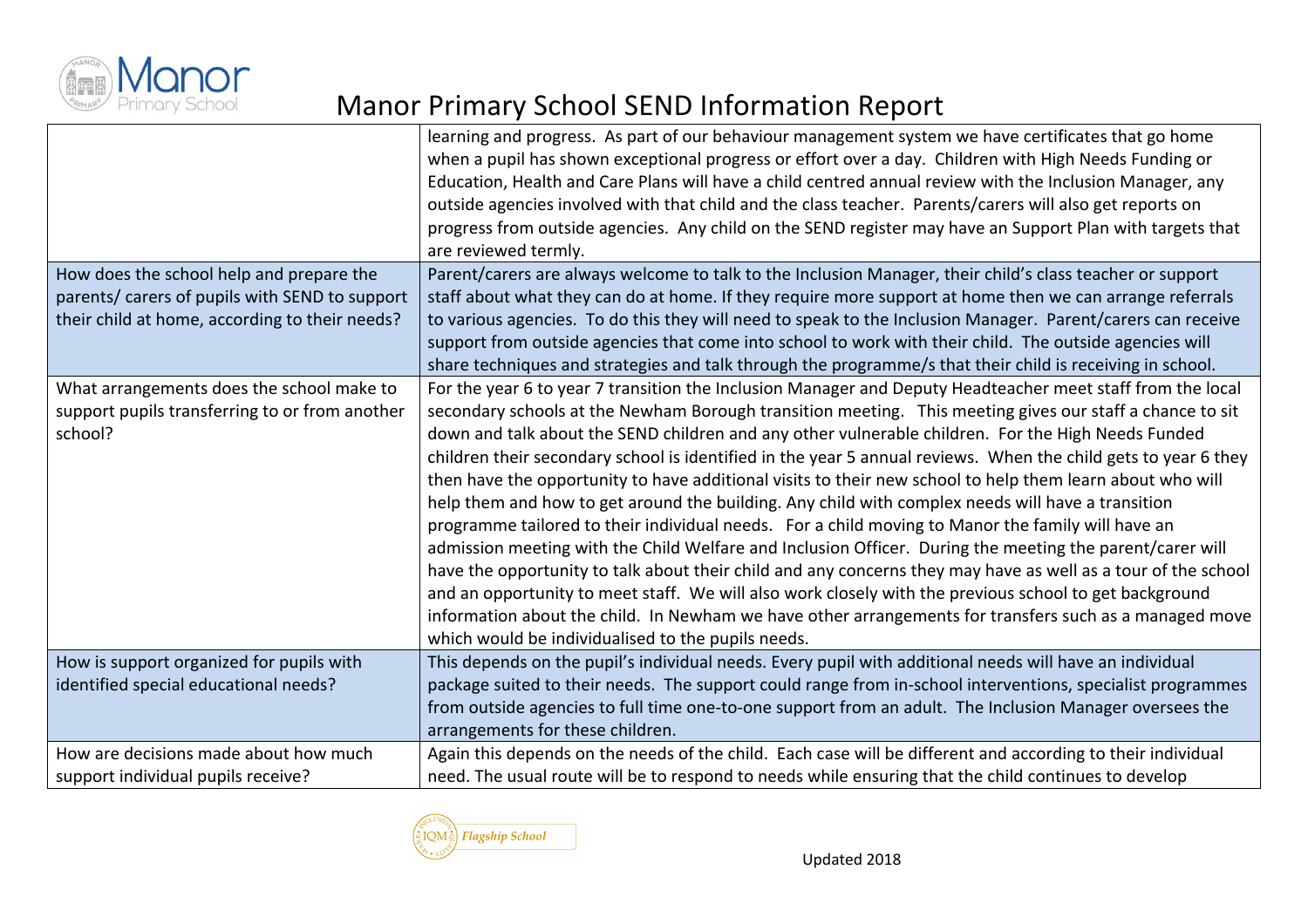

|                                                                                                                               | independent learning skills and strategies to support themselves, especially with behaviour.                                                                                                                                                                                                                                                                                                                                                                                                                                                                                                                                                                                                                                                                                                                                                                                               |
|-------------------------------------------------------------------------------------------------------------------------------|--------------------------------------------------------------------------------------------------------------------------------------------------------------------------------------------------------------------------------------------------------------------------------------------------------------------------------------------------------------------------------------------------------------------------------------------------------------------------------------------------------------------------------------------------------------------------------------------------------------------------------------------------------------------------------------------------------------------------------------------------------------------------------------------------------------------------------------------------------------------------------------------|
| How does the school know if the extra support<br>is helping pupils to make progress?                                          | Pupils' progress is monitored by staff and throughout the year there are Pupil Progress Meetings where the<br>class teacher discusses the progress of all children in their class with members of the Senior Leadership<br>Team. The class teachers will also meet with the Inclusion Manager to discuss the effectiveness of the<br>provision for each child. Our high needs funded children have progress assessed against their own outcomes<br>or against the targets of a published programme of support. Manors interventions are also measured by<br>formative tests that are carried out at the beginning and end of the term. Outside agencies regularly review<br>the progress that the children make.                                                                                                                                                                           |
| How are parents/carers informed about their<br>child's needs and what support they are<br>receiving?                          | The main source of information about children will come from the class teacher or the support staff that<br>work with that particular pupil, usually before and after school. Letters will be sent home to inform<br>parent/carers about the intervention that their child receives. If a pupil receives High Needs Funding then<br>they may have daily conversations with the adults that their child has been working with or have a home<br>school communication book. We have support plans (previously Individual Education Plans) that the class<br>teacher will share with the parent/carer. The support plans will be updated every term.                                                                                                                                                                                                                                          |
| How does the school involve parents/carers in<br>planning to meet their child's needs and in<br>setting targets for learning? | In our admission interview parents will have the opportunity to give detailed information about their child<br>such as their strengths and weaknesses and what their particular needs may be. Once a concern is identified<br>a referral may be made. Before the referral is made the parents will be informed. They will then be able to<br>meet with the outside agency or the class teacher and Inclusion Manager where they will be told what the<br>programme or need may be. Support plans will be given to pupils who have higher needs and these will be<br>shared with the parents. In the support plan there will be specific targets for the pupil and details of how<br>the school are going to support that pupil to reach them.                                                                                                                                              |
| What expertise and training do the staff that<br>support SEND pupils have?                                                    | At Manor all of our teachers are qualified and are able to teach any child in the primary setting regardless of<br>their needs. Teachers regularly receive further training in supporting special needs. The Inclusion Manager<br>is an experienced teacher who will help guide teachers and support staff and has completed a Masters<br>degree in Inclusion. We have an experienced and well qualified learning mentor who supports any<br>emotional and behaviour problems in school. We have two members of staff who are trained in positive<br>handling techniques. Most staff have attended a national training session of Autism AET level 1) and recently<br>staff were trained in the use of Epipens. Staff delivering support to children with SEND and intervention<br>meets with health professionals and specialist teachers employed by the borough to learn how to deliver |

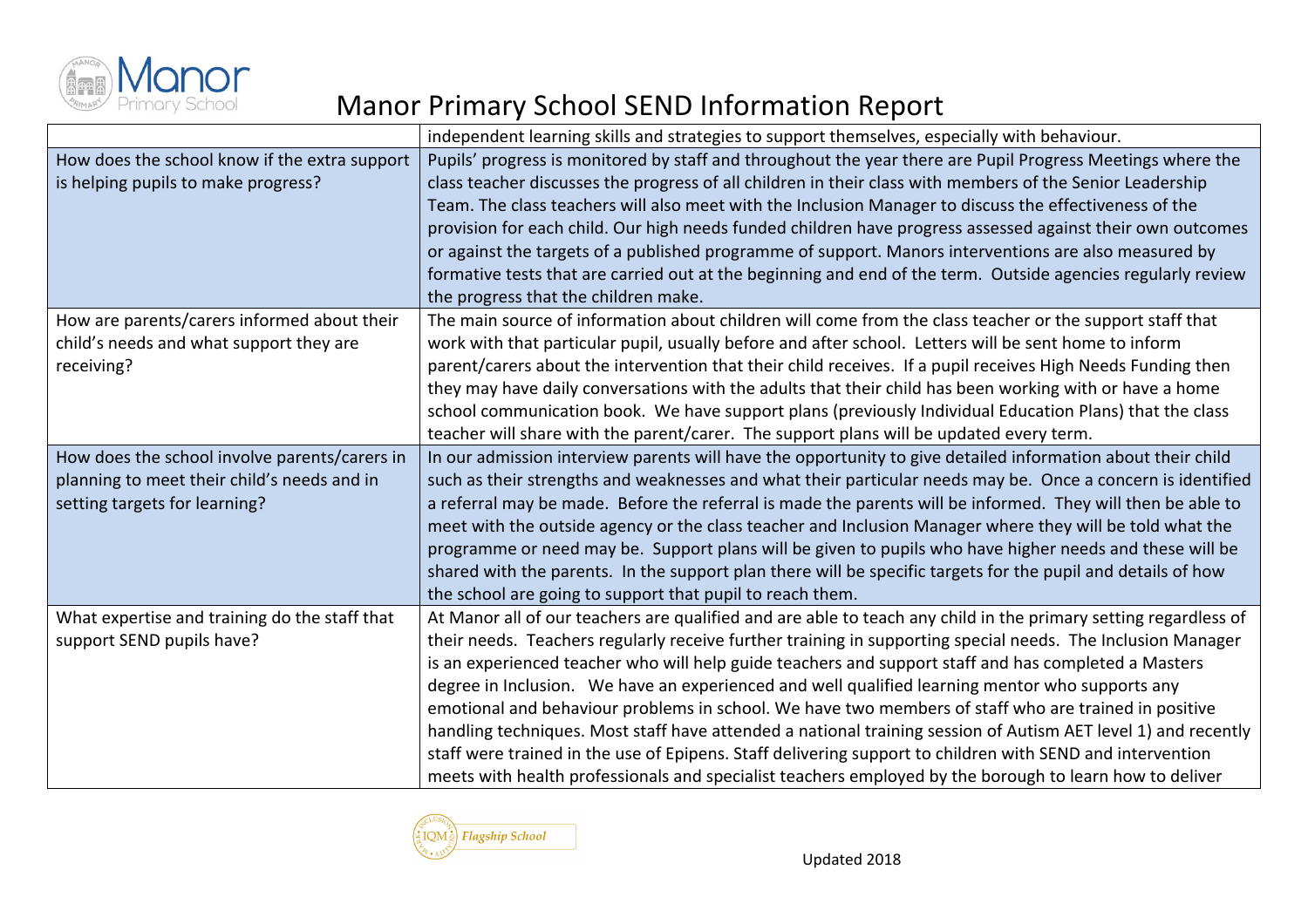

|                                                                                                                                                          | interventions.                                                                                                                                                                                                                                                                                                                                                                                                                                                                                                                                                                                                                                                                                                                                                                                                    |
|----------------------------------------------------------------------------------------------------------------------------------------------------------|-------------------------------------------------------------------------------------------------------------------------------------------------------------------------------------------------------------------------------------------------------------------------------------------------------------------------------------------------------------------------------------------------------------------------------------------------------------------------------------------------------------------------------------------------------------------------------------------------------------------------------------------------------------------------------------------------------------------------------------------------------------------------------------------------------------------|
| What specialist support or services does the<br>school access for pupils with SEND?                                                                      | We have many different services to offer at Manor, below is a list of most frequently used agencies:<br>Speech and language therapy<br>Occupational therapy<br>Counselling<br><b>Educational psychology service</b><br>$\bullet$<br>Behaviour support service<br>Complex needs and dyslexia service<br>Language, communication and interaction service<br>$\bullet$<br>Newham child and family consultation service<br>Social services<br>Special schools/ resources provision in Newham<br><b>Families first</b><br>Attendance management team<br>If parents would like to access these agencies they would need to contact the Inclusion Manager.                                                                                                                                                               |
| How are classrooms and other areas of the<br>school adapted to meet pupil's individual<br>needs?                                                         | Class teachers will arrange their classrooms according to the needs of the children in their class. We have<br>specific areas in the classroom where pupils with autism can work without being distracted. We have<br>cooling off areas for pupils that need space away from others. At Manor we have a sensory room and soft<br>play area for children who need these facilities. In the school we also have a wet room. Our school is<br>currently accessible to wheelchair users on the ground floor, we are always working towards making our<br>school as inclusive and accessible as possible. Please refer to our equalities and accessibility plans available<br>on this website.                                                                                                                         |
| What arrangements are made to support<br>pupils with SEND taking part in after school<br>activities outside the classroom, including<br>school journeys? | Every child will go on Educational Visits with their class. The teachers carry out risk assessments before the<br>visit to check the appropriateness of the place they are visiting. All Higher Funded Needs children will have<br>their designated teaching assistant on a one to one basis during the visit. If there are any additional needs<br>for visits then there will be an individual package set up. During lunchtimes at Manor we have coaches to<br>teach skills and games to the pupils. All pupils are able to access this. After school we have a wide variety of<br>activities that all pupils are able to go to. For the Higher Funded Needs pupils a teaching assistant may stay<br>and assist if this is needed, again this will be assessed by the Inclusion Manger on the pupils individual |

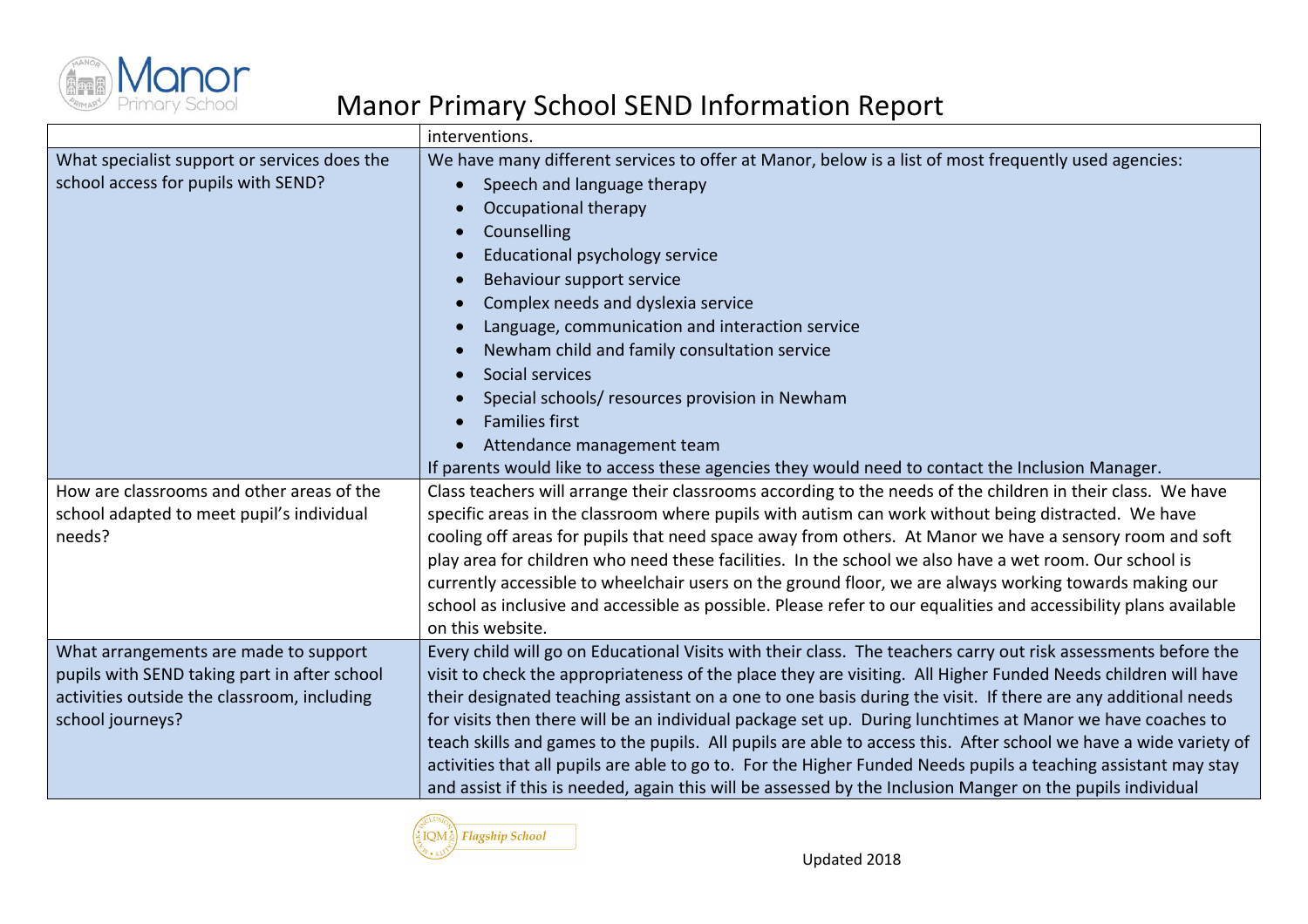

|                                                                                                      | needs.                                                                                                                                                                                                                                                                                                                                                                                                                                                                                                                                                                                                                                                                                                                                                                                                                                                                                                                                                                                                                                                                   |
|------------------------------------------------------------------------------------------------------|--------------------------------------------------------------------------------------------------------------------------------------------------------------------------------------------------------------------------------------------------------------------------------------------------------------------------------------------------------------------------------------------------------------------------------------------------------------------------------------------------------------------------------------------------------------------------------------------------------------------------------------------------------------------------------------------------------------------------------------------------------------------------------------------------------------------------------------------------------------------------------------------------------------------------------------------------------------------------------------------------------------------------------------------------------------------------|
| How does the school support pupils overall<br>well-being?                                            | The pupils' spiritual, moral, social and cultural wellbeing (SMSC) is embedded throughout our curriculum<br>and ethos at Manor. All staff at Manor are responsible for all pupils in school. We follow the jigsaw PSHE<br>programme and also teach the pupils p4c (philosophy for children). We have a learning mentor who<br>supports children with emotional and behavioural problems. Our learning mentor runs groups at lunchtimes<br>to help children who struggle in the playground. Every classroom in the school has the Manor Learning Plan<br>which reminds pupils of their rights and responsibilities and sanctions and a behaviour reward system. We<br>have a wide range of after school clubs which all pupils are able to access. Our school has an open door<br>policy where pupils are able to speak to any member of staff. Our school council meets weekly and they are<br>involved in many areas of the school and arrange charity days throughout the year. Manor also has a<br>counsellor who comes in every week to support pupils and families. |
| How does the school prepare their pupils for<br>their next stage of education and for adult<br>life? | At Manor we encourage all pupils to be independent. We give children responsibilities within the classroom<br>environment and also through the school council. Our year 5 pupils are trained by a PE specialist from our<br>local secondary school to become playground leaders during lunchtimes. In class children set their own<br>targets and are encouraged to discuss them with their parents and teachers. They are also partly<br>responsible for letting their teacher know when they have achieved them. In year 6 we have transition days<br>for the pupils to get used to their new school environment. The Higher Needs Funded pupils may have more<br>days at their new school and have their new teaching assistant come to Manor to help them have an easy<br>transition.                                                                                                                                                                                                                                                                                |
| How do we include SEND pupils in their own<br>education?                                             | Before the annual review the pupil has the opportunity to give their opinions about how their education is<br>progressing and attend the meeting. We encourage our pupils to set themselves targets and self-assess<br>themselves. Where appropriate SEND pupils will do this.                                                                                                                                                                                                                                                                                                                                                                                                                                                                                                                                                                                                                                                                                                                                                                                           |
| How do SEND pupils engage with non-SEND<br>children?                                                 | As we are an inclusive school all children will be learning side by side with their peers in a range of<br>groupings. Where SEND children struggle with social situations we have social groups where we develop<br>their social skills. As Newham is an inclusive borough we learn to value any child with SEND as members of<br>the school community. All children learn valuable lessons about diversity.                                                                                                                                                                                                                                                                                                                                                                                                                                                                                                                                                                                                                                                             |
| Who can parents/carers contact to talk about<br>their child's special educational needs?             | If a parent/carer has concerns about their child then the first person they should talk to is their class<br>teacher. The second point of contact is the Inclusion Manager or members of the senior leadership team.<br>Parents are also able to talk to any professional that is involved in their child's education.                                                                                                                                                                                                                                                                                                                                                                                                                                                                                                                                                                                                                                                                                                                                                   |